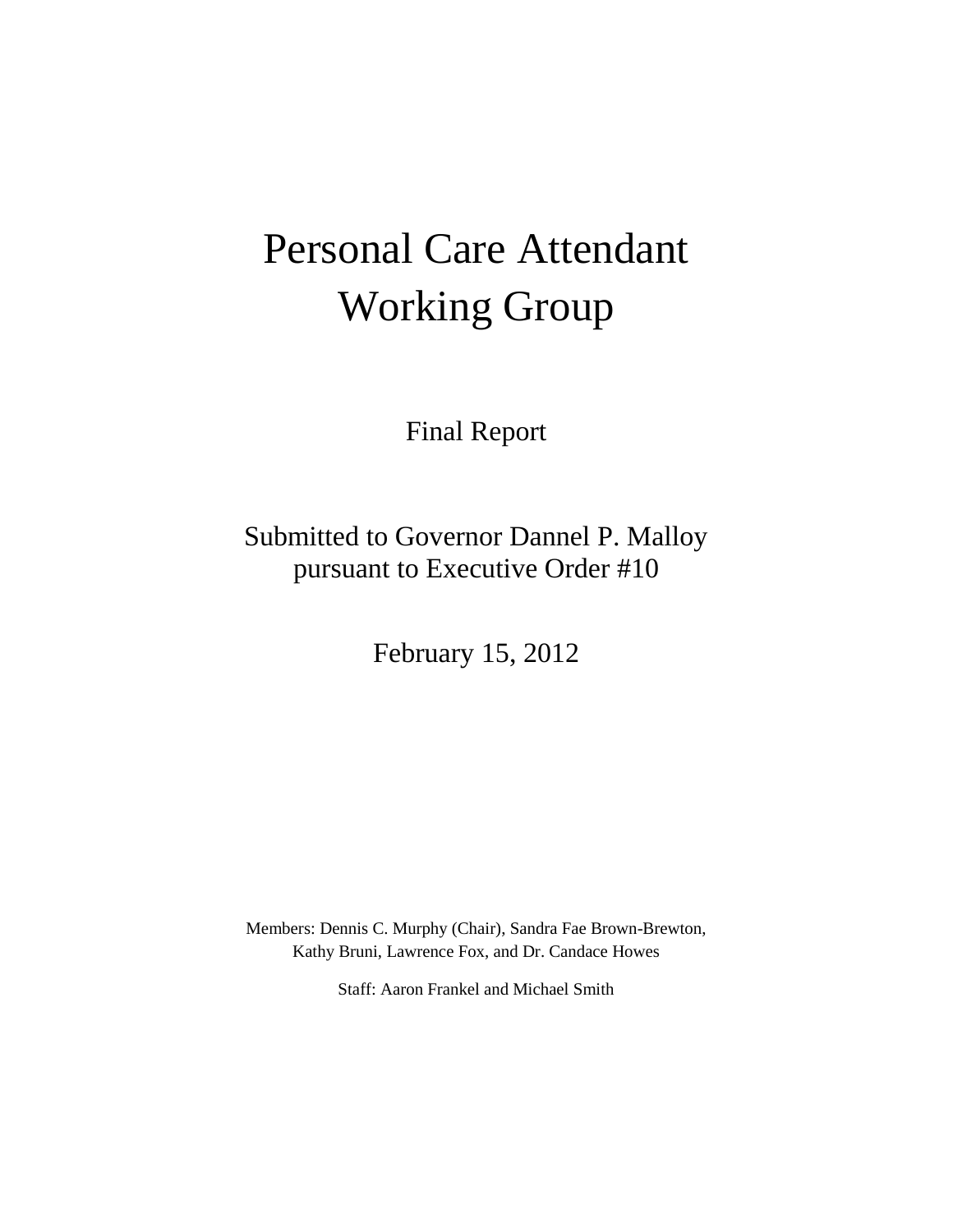## **Table of Contents**

| Section 1: Executive Summary                                 |  |
|--------------------------------------------------------------|--|
| Section 2: Research of Statutes of Other States              |  |
| Section 3: Medicaid Waiver Program Benefits and Process      |  |
| Section 4: Issues and Options for Resolution for Connecticut |  |

## **List of Appendixes**

Appendix A: Executive Order #10

Appendix B: Research/Materials Received and Public Comment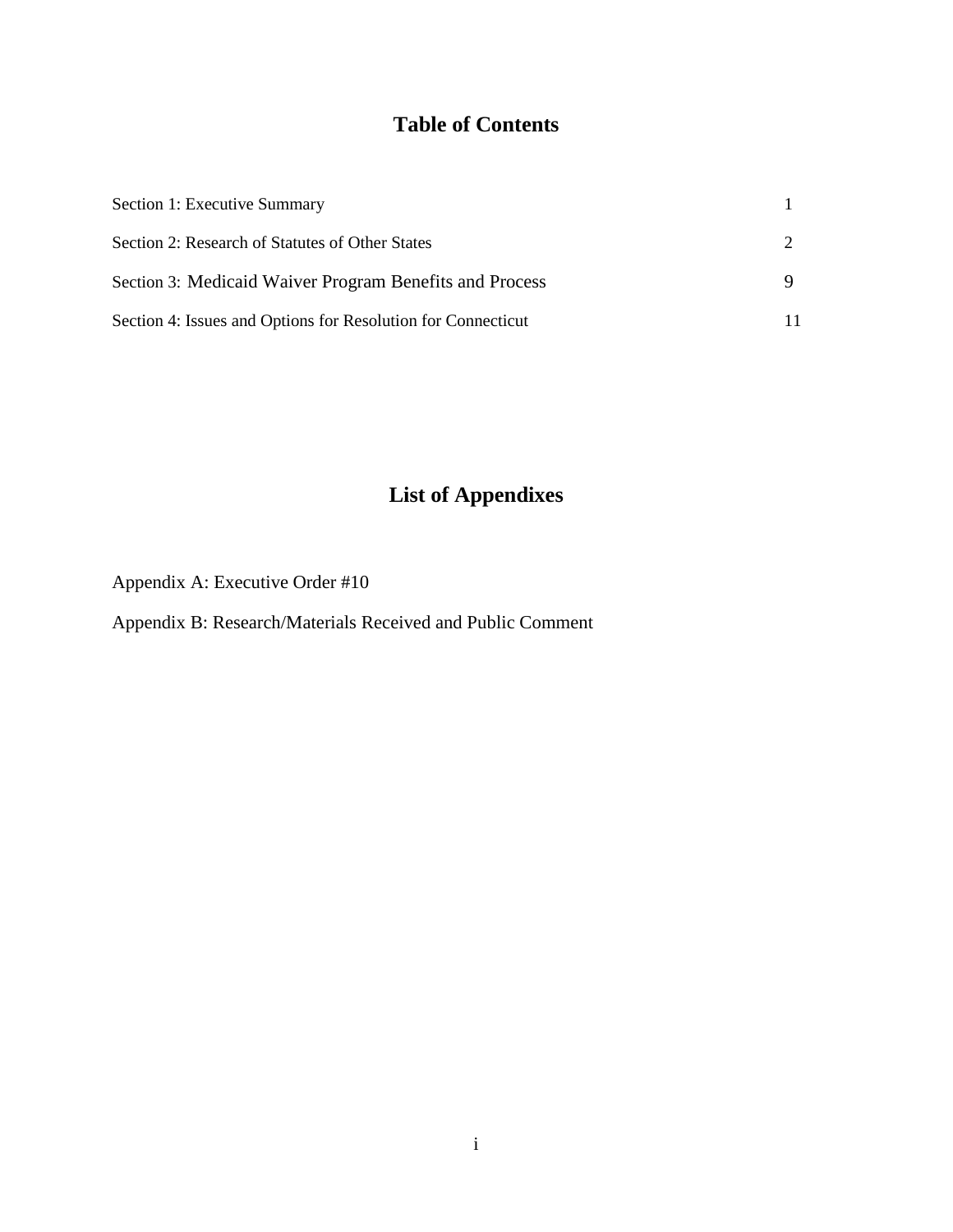### **Section 1: Executive Summary**

On September 21, 2011 Governor Dannel P. Malloy issued Executive Order No. 10 (Appendix A). This Executive Order called for the creation of a Working Group charged with the task to

> "…make recommendations on the best ways to structure collective bargaining rights and relationship for designated majority representative of personal care attendants to enable such representative to collectively barging the terms and conditions of the participation of personal care attendants in the PCA waiver programs."

Within the framework set out by Executive Order No. 10, the working group was formed of key stakeholders: Dennis C. Murphy (Chair) *Deputy Commissioner, Connecticut Department of Labor;* Sandra Fae Brown-Brewton, *Assistant Chief of Labor Relations, Office of Policy and Management;* Kathy Bruni, *Medical Care Administration Program Manger, Connecticut Department of Social Services*; Lawrence Fox, *Consultant;* and Dr. Candace Howes, *Professor of Economics, Connecticut College*.

This working group has held public meetings during which it heard from key stake holders and members of the public who expressed an interest in its work. Research and conference calls were made to inform the group.

For the purpose of clarity some key definitions laid out in the Executive Order are as follows (The entire Executive Order may be found in Appendix A):

- "Consumer" means a person who receives services from a personal attendant under a PCA waiver program.
- "Surrogate" means a consumer"s legal guardian or a person identified in a writer agreement as having responsibility for the care of a consumer.
- "Personal care attendant" means a person employed by a consumer or surrogate to provide personal care assistance to a consumer.
- "Personal care assistance" means supportive home care, person care or another nonprofessional service provided to a person with a disability or an elderly person who requires assistance to (A) meet such persona" daily living needs, (B) ensure such person may adequately function in such person"s home, (C) provide such person with safe access to the community.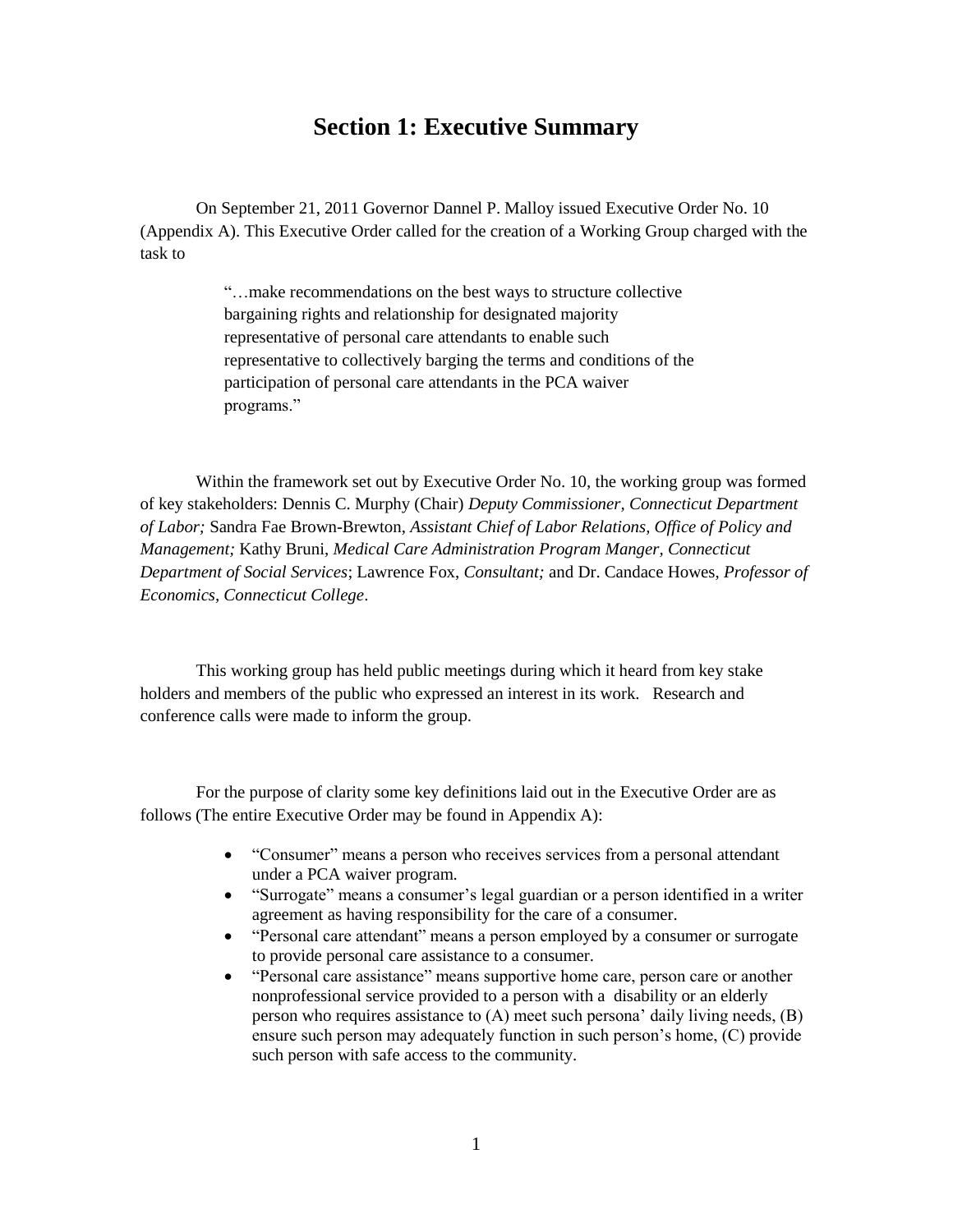## **Section 2: Research of Statues of Other States**

#### *Introduction*

This section reviews the relevant statutes from 4 states that currently have state-wide collective bargaining for home care workers (personal care aides )– Illinois, Massachusetts, Oregon and Washington –. Governor Malloy"s Executive Order 10 directs the PCA Working Group to

"…make recommendations on the best ways to structure collective bargaining rights and relationships for designated majority representatives of personal care attendants to enable such representatives to collectively bargain the terms and conditions of personal care attendants in personal care attendant waiver programs. In preparing its recommendations that group shall examine such systems as have been adopted in other states."

This section summarizes relevant sections from the statutes which structure collective bargaining for home care workers and ensure that terms and conditions of employment can be set through collective bargaining (with protections of consumers" rights to select, hire, fire and direct their workers). It reviews the collective bargaining relationships, including who the employer of record is, how that entity is formed, and what its responsibilities are in the collective bargaining relationship.

There are essentially two models – one represented by Illinois and Washington State – in which the state government itself is the employer of record solely for the purposes of collective bargaining, and the second in which a separate "entity," with representation from the single state agency responsible for Medicaid programs, perhaps other executive branch officials, and majority representation from consumers or their advocates, is the employer of record for that purpose. The primary focus of this summary is on the second model in which there is a separate entity that serves as the employer of record solely for collective bargaining purposes.

#### Principles:

- 1. Collective bargaining should be in sync with state"s Medicaid policy-making;
- 2. All stake-holders should be represented.

In general, the entities vary along the following dimensions:

- 1. How number 1 above is ensured through appointees to committee and appointment of chair/executive director;
- 2. How stake-holder representation is achieved.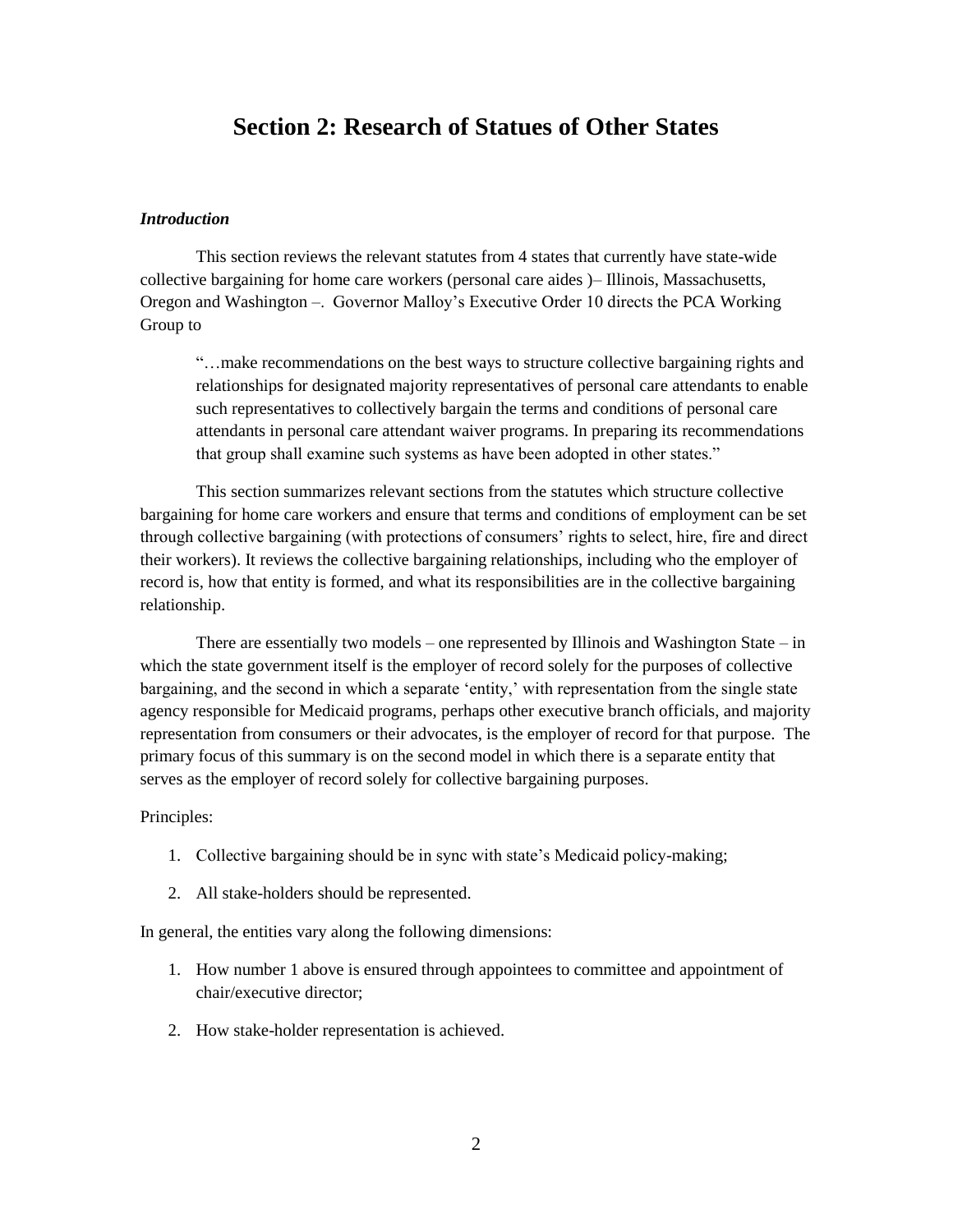#### *Model 1 – The State itself is employer of record "solely" for collective bargaining purposes*

*Illinois:* <http://www.ilga.gov/legislation/ilcs/ilcs3.asp?ActID=333&ChapterID=5>

#### Employer of record and public employee status

"Solely for the purposes of coverage under the Illinois Public Labor Relations Act (5 ILCS 315) [*5 ILCS 315/1* et seq.], personal care attendants and personal assistants providing services under the Department's Home Services Program shall be considered to be public employees and the State of Illinois shall be considered to be their employer.

"The State shall engage in collective bargaining with an exclusive representative of personal care attendants and personal assistants working under the Home Services Program concerning their terms and conditions of employment that are within the State's control.

"The State shall not be considered to be the employer of personal care attendants and personal assistants for any purposes not specifically provided in this amendatory Act of the 93rd General Assembly [P.A. 93-204], including but not limited to, purposes of vicarious liability in tort and purposes of statutory retirement or health insurance benefits. Personal care attendants and personal assistants shall not be covered by the State Employees Group Insurance Act of 1971."

#### *Washington: <http://apps.leg.wa.gov/rcw/default.aspx?cite=74.39A>*

#### Employer of record, collective bargaining and consultation with authority

"(1) Solely for the purposes of collective bargaining and as expressly limited under subsections

(2) and (3) of this section, the governor is the public employer, as defined in chapter 41.56 RCW,

of individual providers, who, solely for the purposes of collective bargaining, are public employees as defined in chapter 41.56 RCW. To accommodate the role of the state as payor for the community-based services provided under this chapter and to ensure coordination with state employee collective bargaining under chapter 41.80 RCW and the coordination necessary to implement RCW 74.39A.300, the public employer shall be represented for bargaining purposes by the governor or the governor"s designee appointed under chapter 41.80 RCW. The governor or governor's designee shall periodically consult with the authority during the collective bargaining process to allow the authority to communicate issues relating to the long-term in homecare services received by consumers. The governor or the governor's designee shall consult the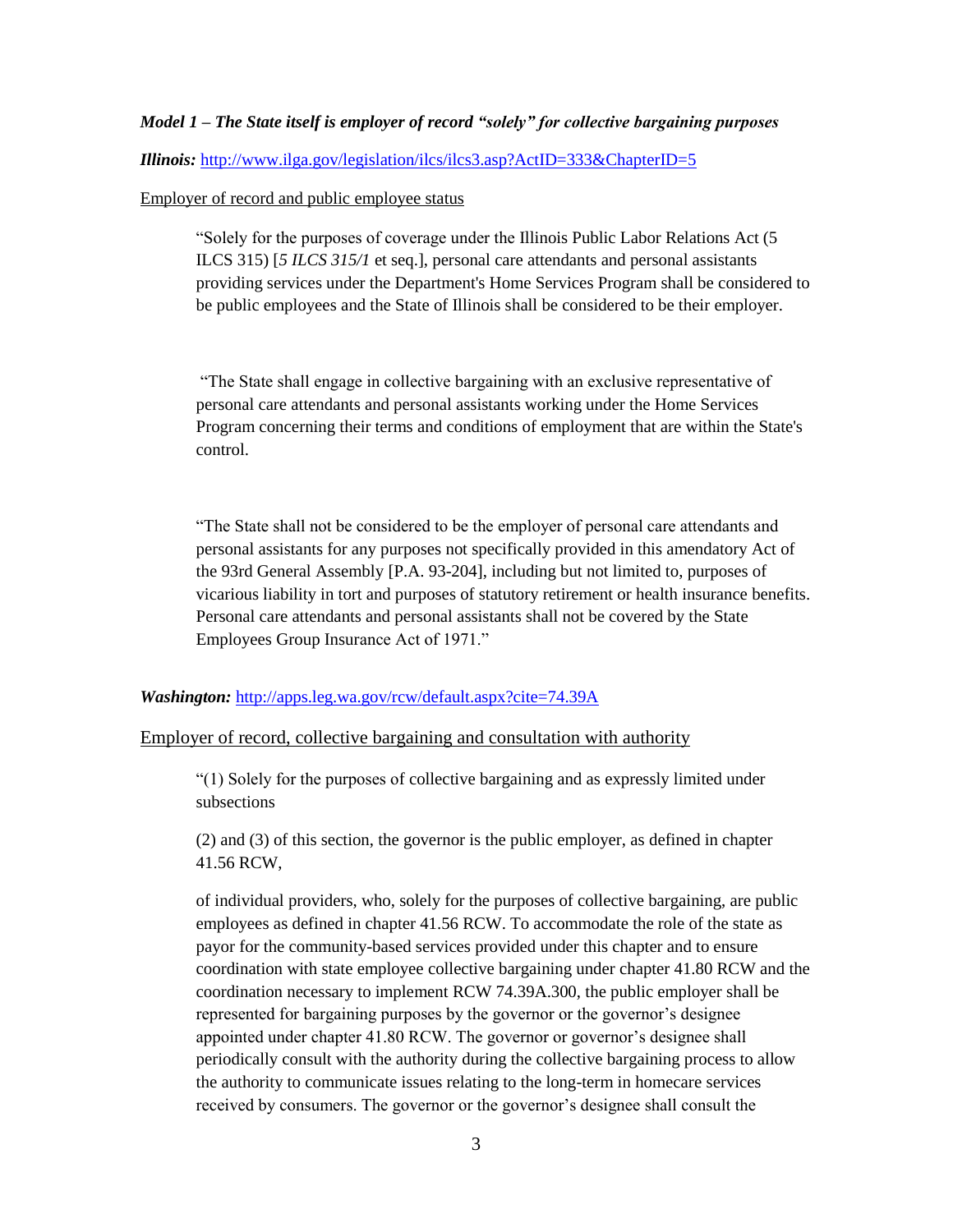authority on all issues for which the exclusive bargaining representative requests to engage in collective bargaining under subsections (6) and (7) of this section. The authority shall work with the developmental disabilities council, the governor"s committee on disability issues and employment, the state council on aging, and other consumer advocacy organizations to obtain informed input from consumers on their interests, including impacts on consumer choice, for all issues proposed for collective bargaining under subsections (6) and (7) of this section."

#### Public Employees

"(2) Chapter 41.56 RCW governs the collective bargaining relationship between the governor and individual providers, except as otherwise expressly provided in this chapter and except as follows:

(d) Individual providers do not have the right to strike;

(3) Individual providers who are public employees solely for the purposes of collective

bargaining under subsection (1) of this section are not, for that reason, employees of the state, its

political subdivisions, or an area agency on aging for any purpose. Chapter 41.56 RCW applies

only to the governance of the collective bargaining relationship between the employer and

individual providers as provided in subsections (1) and (2) of this section."

#### Consumer rights

"(4) Consumers and prospective consumers retain the right to select, hire, supervise the work of, and terminate any individual provider providing services to them. Consumers may elect to receive long-term in-home care services from individual providers who are not referred to them by the authority."

Home Care Quality Authority: <http://apps.leg.wa.gov/WAC/default.aspx?cite=257> Membership: 9 members

- Appointed by Governor, Governor selects chairperson
	- o 5 consumers or former consumers, at least 1 with developmental disability
	- o 1 representative Developmental Disability Planning Council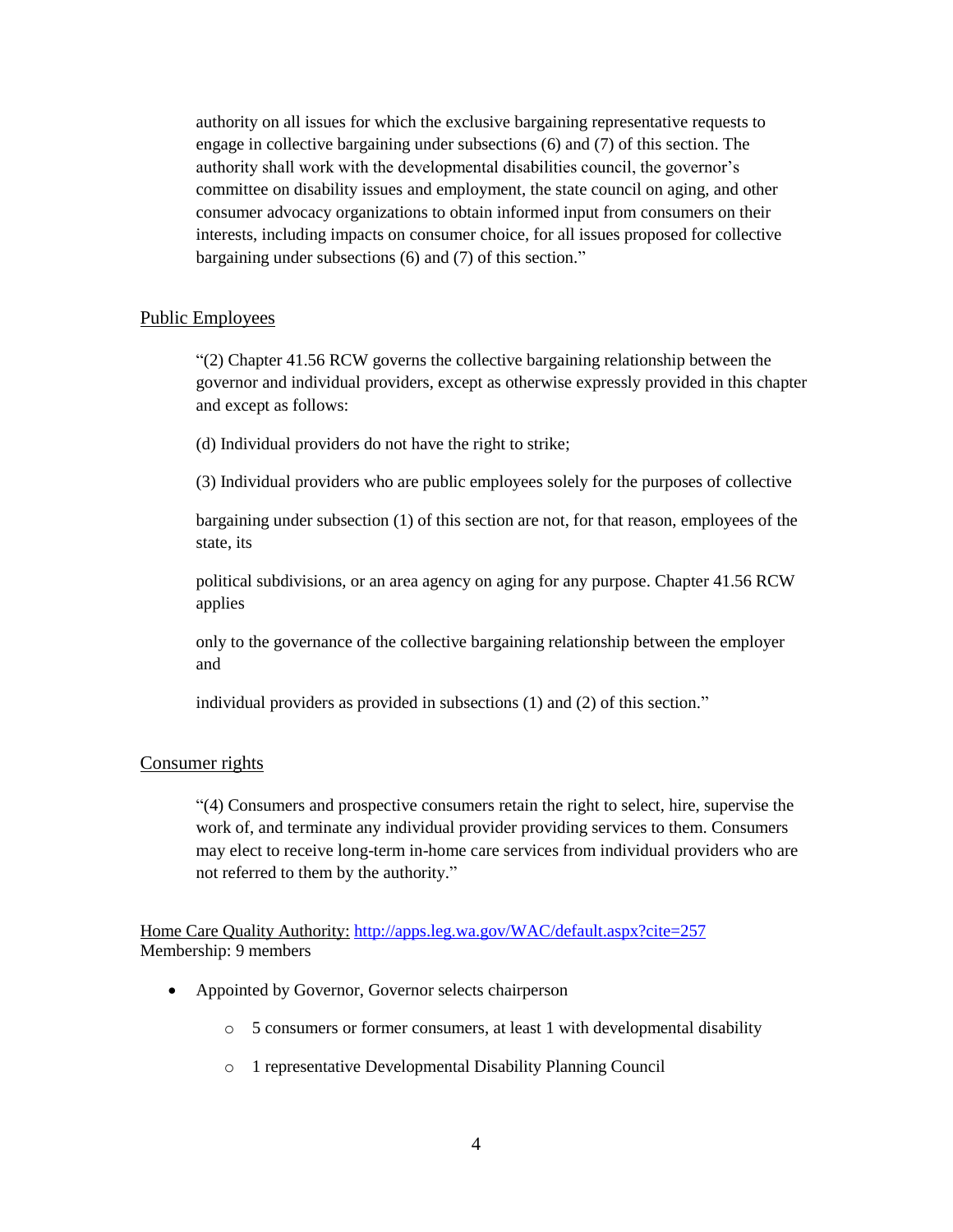- o 1 representative from Governor"s Committee on Disability Issues and Employment
- o 1 representative from State Council on Aging
- o 1 representative from State Association of Area Agencies on Aging

#### *Model 2 – Separate "entity" is employer of record "solely" for collective bargaining purposes*

Two states covered in this section have entities which are variously referred to as a Council (MA) or a Commission (OR). Each has 9 members. All entities have majority representation by persons who are current or past consumers or their representatives. Appointments are made variously by the Governor, Agents of the Governor based on recommendations from interested Executive branch offices, usually Health and Human Services, Departments of Disability Services, including both physical, cognitive and developmental disability services, State Agencies of Aging, Area Agencies on Aging, and Councils on Aging, and Centers for Independent Living. The Chair of the entity is appointed by the Governor, and the executive director of the "entity" is usually appointed by the Governor or the Director of Human Services, or in one case, elected by members of the Entity. Terms of service are either 3 or 4 years.

#### *Massachusetts –* Personal Care Attendant Quality Homecare Workforce Council [http://www.mass.gov/pca/;](http://www.mass.gov/pca/) Statute:<http://www.mass.gov/pca/about/statute.pdf>

Chair and executive Director: Governor appoints Secretary of Health and Human Services or his/her designee as chairperson; currently, Assistant Secretary for Disability Policies and Programs (Christine Griffin) is designee. Director is Jack Boesen <http://www.mass.gov/pca/about/bio.htm> who has been in that position since 2007.

#### Membership: 9 members

- Appointed by Governor:
	- o Secretary of Health & Human Services or designee (Council Chair)
	- o Director of Workforce Development
	- o 1 consumer (from 3 recommended by) Governor"s Special Advisory Committee on Disability Policy
- Appointed by Auditor:
	- o 1 consumer: Developmental Disabilities Council
	- o 1 consumer: Massachusetts Office of Disability
	- o 1 consumer: Independent Living Council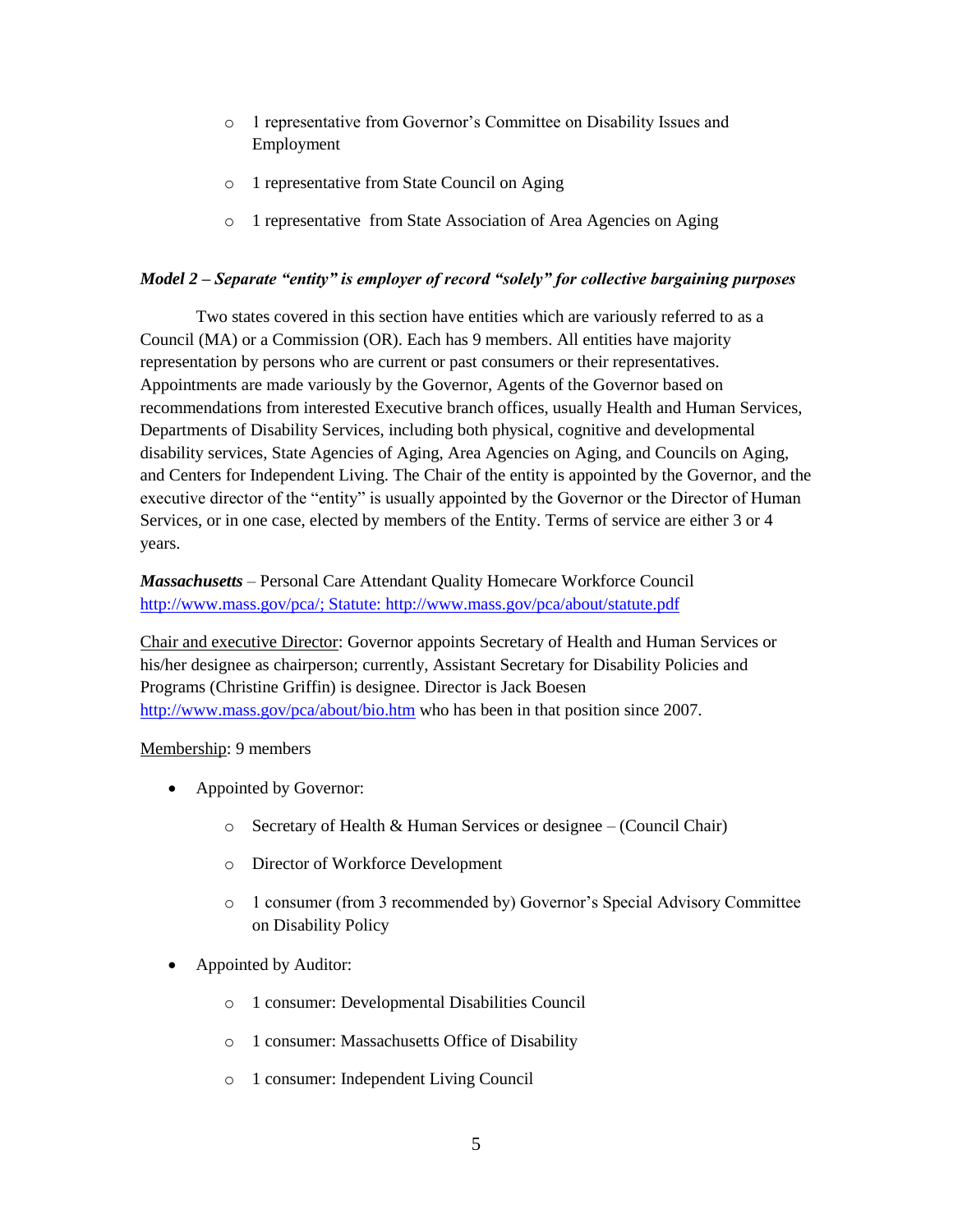- Appointed by Attorney General:
	- o 1 consumer or surrogate: MA Homecare Association
	- o 1 consumer or surrogate: MA Council on Aging
	- o 1 member at discretion of AG

#### Consumers' rights:

"Consumers or the consumers" surrogate retain the right to select, hire, schedule, train, direct, supervise and terminate any personal care attendant providing care to them. Consumers or consumers" surrogate may elect to retain services from personal care attendants who are not referred to them by the council."

Employer of record: Council is employer of record as defined by and solely for purposes of said chapter 150E and Sections 17A, 17G and 17J of said chapter  $180<sup>1</sup>$ 

#### Homecare workers' rights:

As specified in public employee statute Ch 150E

#### Public employee status:

"Personal care attendants shall be considered public employees, as defined by and solely for the purposes of, chapter l50E and section l7J of chapter 180. Said chapter 150E shall apply to personal care attendants except to the extent that chapter 150E is inconsistent with this section, in which case this section shall control. In addition, personal care attendants shall be treated as state employees solely for the purposes of sections 17A and 17G of chapter 180. Personal care attendants shall not be considered public employees or state employees for any purpose other than those set forth in this paragraph."

"Personal care attendants shall not be eligible for benefits through the group insurance commission, the state board of retirement or the state employee workers' compensation program."

"(c) Personal care attendants who are employees of the council under this section are not, for that reason, public employees or employees of the council for any other purpose."

#### Strikes and work stoppages:

l

"Consistent with section 9A of chapter 150E, no personal care attendant shall engage in a strike and no personal care attendant shall induce, encourage or condone any strike, work stoppage, slowdown or withholding of services by any personal care attendant."

 $^{1}$  Chapter 150E refers to the Public Employees Labor Relations Statute and Chapter 180 is the statute authorizing dues/fees deductions.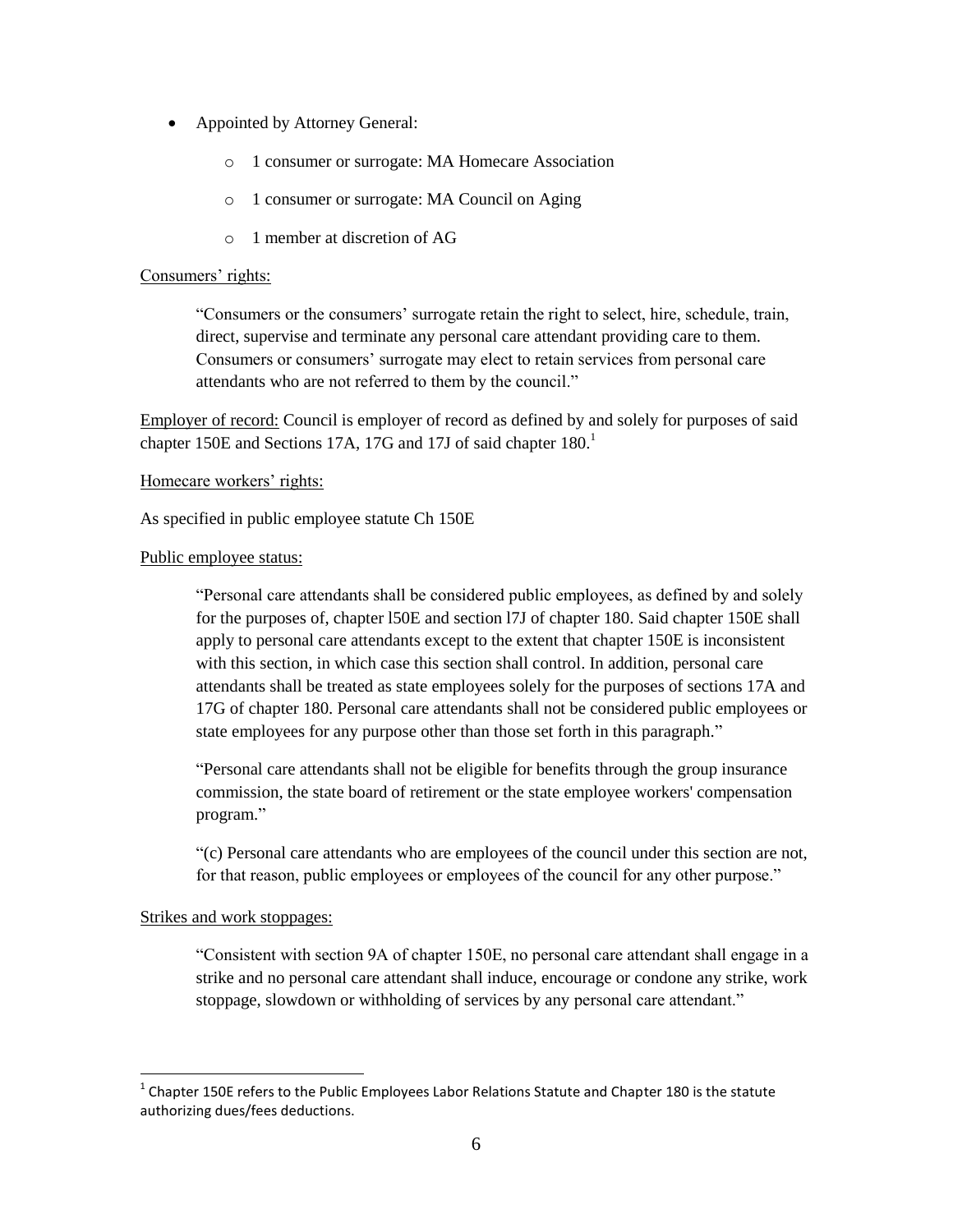#### *Oregon – Oregon Home Care Commission* [http://www.oregon.gov/DHS/spd/adv/hcc/;](http://www.oregon.gov/DHS/spd/adv/hcc/) Statute: <http://www.leg.state.or.us/ors/410.html>

Chair and Executive Director: Chair of Commission selected by Governor; Executive Director appointed by Director of Human Services in Consultation with Governor and subject to Commission approval (Executive Director is Cheryl Miller)

#### Membership: 9 members

- Appointed by Governor and confirmed by Senate, Governor selects chairperson (who is currently a consumer)
	- o 5 consumers or former consumers
	- o 1 representative of Governor"s Commission on Senior Services
	- o 1 representative Department of Human Services
	- o 1 representative Oregon Disability Commission
	- o 1 representative Area Agencies on Aging

#### Consumer's rights:

"410.608 Selection of home care worker; right to terminate employment; eligibility determination made by Department of Human Services.

(1) An elderly person or a person with a disability who hires a home care worker has the right to select the home care worker, including a family member.

(2) An elderly person or a person with a disability who hires a home care worker has the right to terminate the employment of the home care worker at any time and for any reason.

(3) The Department of Human Services shall determine the eligibility of an elderly person or a person with a disability to receive home care services under the Medicaid program and state-funded long term care services. [2001 c.901 §5; 2007 c.70 §181]"

#### Employer of record:

**"410.612 Collective bargaining.** (1) For purposes of collective bargaining under ORS 243.650 to 243.782, the Home Care Commission is the employer of record for home care workers.

 (2) Notwithstanding subsection (1) of this section, home care workers may not be considered for any purposes to be an employee of the State of Oregon, an area agency or other public agency.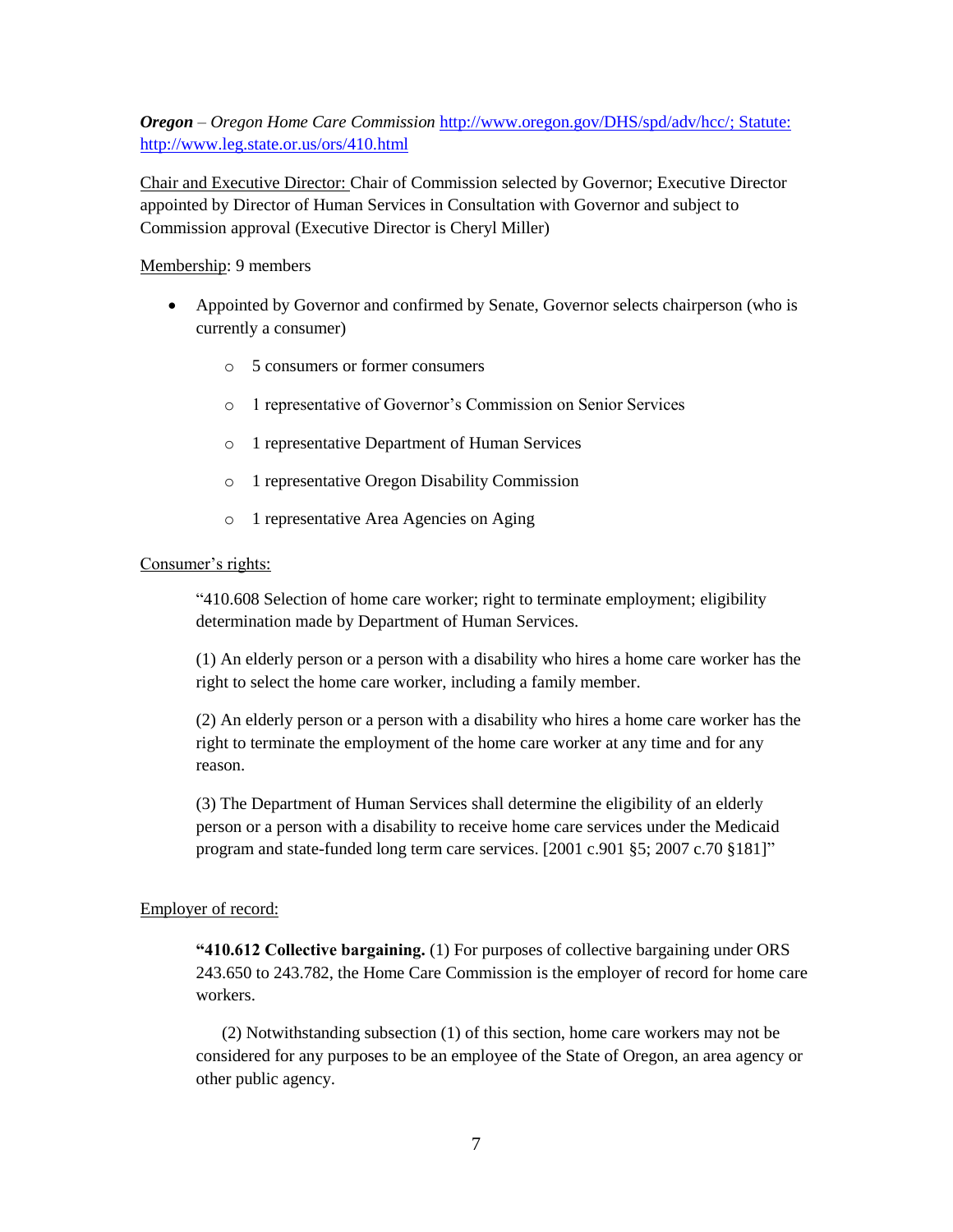(3) The Oregon Department of Administrative Services shall represent the commission in collective bargaining negotiations with the certified or recognized exclusive representatives of all appropriate bargaining units of home care workers. The department is authorized to agree to terms and conditions of collective bargaining agreements on behalf of the commission and the Department of Human Services. [2001 c.901 §6]"

Homecare workers rights, public employee status, no right to strike:

**" 410.614 Rights of home care workers.** Notwithstanding ORS 243.650"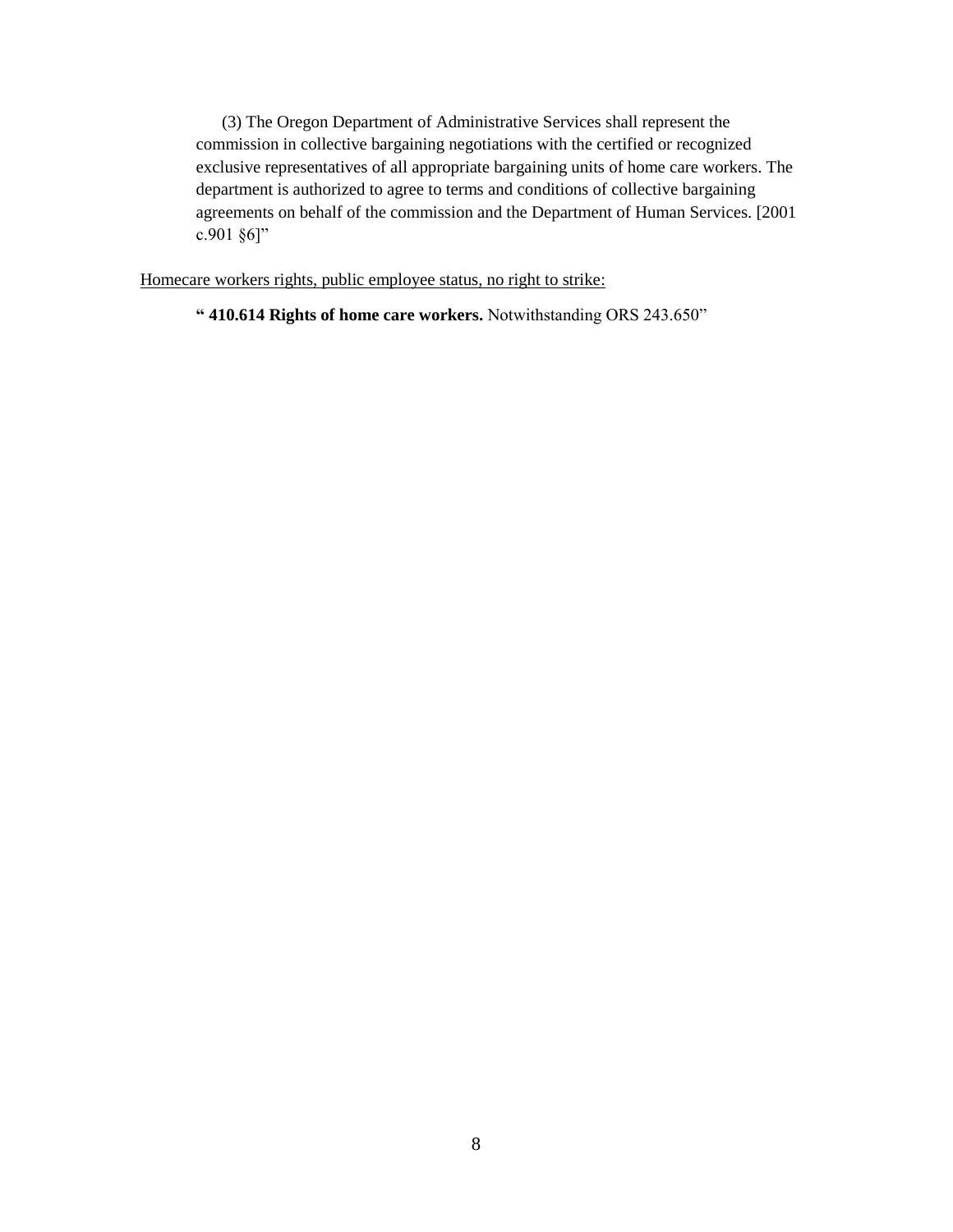## **Section 3: Medicaid Waiver Program Benefits and Process**

#### *Overview of Medicaid Waivers:*

Medicaid waivers defined in Section 1915c of the Social Security Act allows the state to apply to The Centers for Medicare and Medicaid Services (CMS) to provide home and community based services to Medicaid recipients that are not otherwise available under the Medicaid state plan. Under a waiver, the states may ask to waive comparability and/or state wideness but also may utilize the institutional Medicaid eligibility criteria that allows for persons with higher incomes to qualify for Medicaid under the waiver. Spousal assessment of asset limits also applies to waiver participants. Waivers are available only to persons at an institutional level of care such as Nursing Facility, Intermediate Care Facility for persons with mental retardation or Chronic Disease Hospital. In other words, but for the provision of waiver services, the person would be institutionalized.

There are currently eight Medicaid Waiver programs operating with several new ones in various stages of development. All of the waivers have individual cost caps specified in the waiver. Most are one hundred percent of the cost of institutional care, one is one hundred twenty five percent and one is two hundred percent. Additionally, the waiver must be cost neutral to the state. The waiver services plus Medicaid state plan services for waiver participants must be equal or less than the cost of institutional care and state plan services provided to persons who are institutionalized.

The Executive order impacts the provision of self directed services in the three waivers for Department of Developmental Services' clients and the Elder, Personal Care Assistant and Acquired Brain Injury DSS Waivers. The services addressed in the Executive order are self directed services which are defined by CMS as the waiver participant having the authority to exercise decision making authority over his/her waiver services. Participant direction promotes personal choice and control over the delivery of services including who provides services and how they are delivered. They are afforded the opportunity to be supported to recruit, hire and supervise individuals who furnish daily supports.

#### *Development of the Plan of Care:*

Each of the waivers has a case manager whose role it is to develop a person centered plan of care that addresses individual strengths, preferences and unmet needs. The service plan that is developed is driven by the consumer. The plan for which the individual applies must be within the cost caps of the waiver. If a plan cannot be developed within the cost caps of the waiver program then the person is not eligible for services under the waiver.

#### *Payment Structure:*

All self directed services offer the assistance of a fiscal intermediary. The fiscal intermediary maintains a registry of PCAs, trains the participants in self direction, completes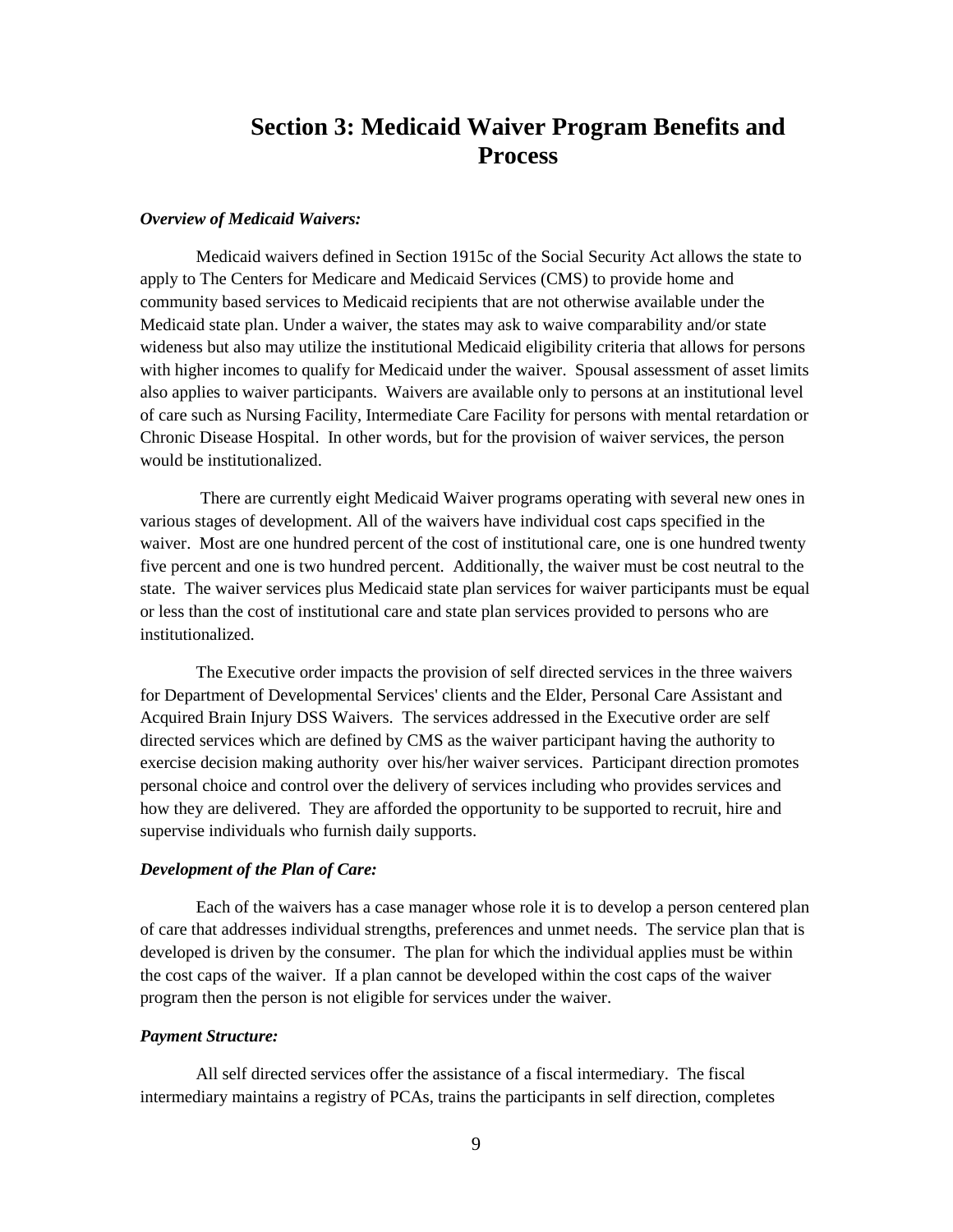criminal background checks on all persons applying to be PCAs, identifies and investigates fraud allegations and provides ongoing support and consultation to participants on their responsibilities as an employer. The participant establishes the pay rate to the PCA up to the maximum rate established by the Department of Social Services. Currently, the Medicaid rate is \$13.80 per hour that includes all of the employer payroll taxes. The maximum pay rate for PCAs can be up to \$12.38/hour.

Participants know best what their needs are and how they want their care provided so they are responsible for training the PCAs.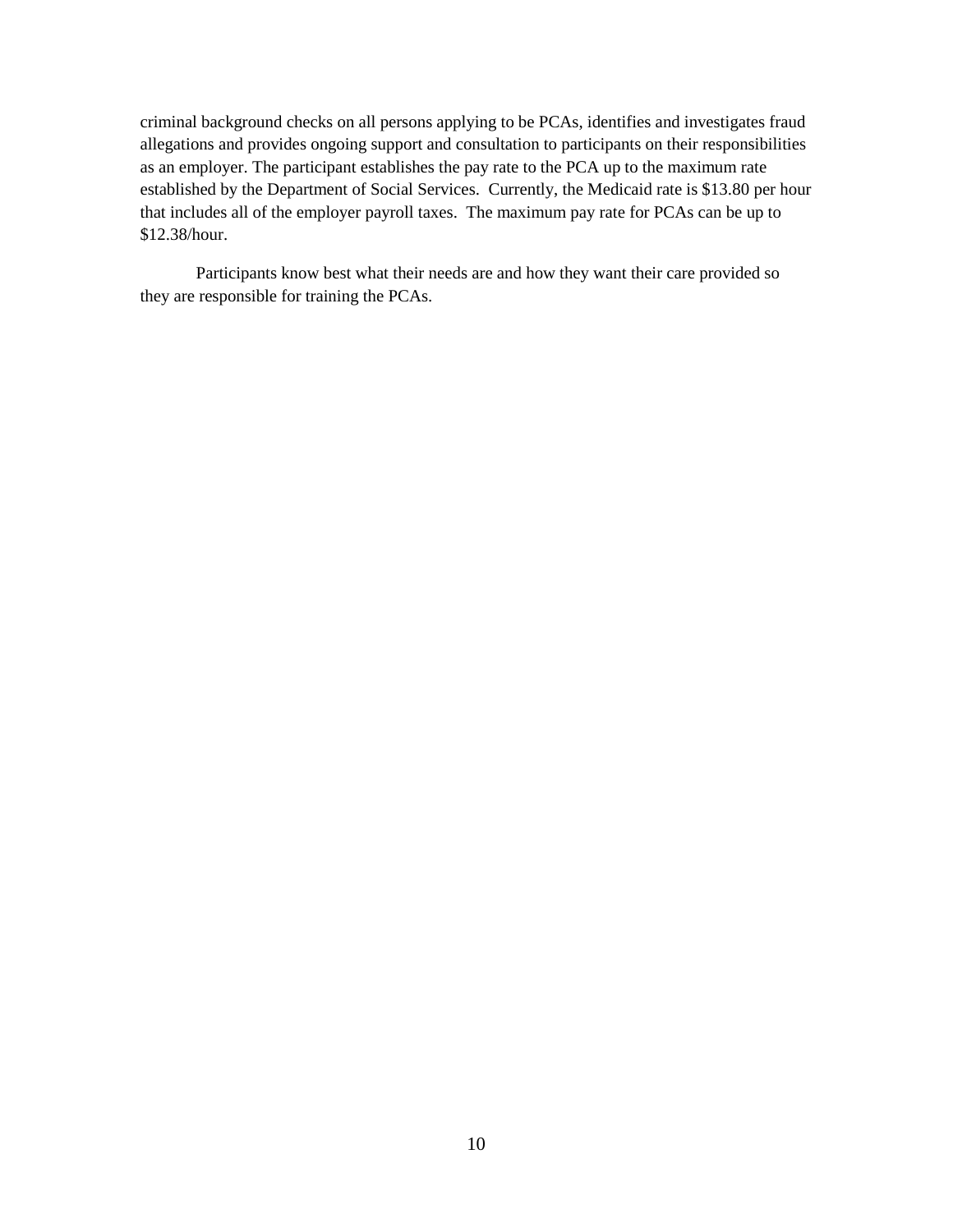## **Section 4: Issues and Options for Resolution for Connecticut**

In discussing the issues presented by the existence of collective bargaining for personal care attendants (PCAs), the Working Group was influenced by a set of guiding principles. These are as follows:

#### Guiding Principles

- $\triangleright$  PCAs funded through the Medicaid waiver programs are not and should not be considered employees of the state,
- $\triangleright$  The dignity of the consumer and the right of self-direction is paramount. Therefore, providing for collective bargaining of PCAs will in no way be construed to affect the rights of the consumer or surrogate to hire or refuse to hire, supervise, direct the activities of, and terminate the employment of any PCA,
- $\triangleright$  The composition of the bargaining representatives for the state should include members of the executive branch responsible for administering the Medicaid waiver programs to ensure meaningful dialog and agreements consistent with the public goals and policies of the programs,
- $\triangleright$  In light of program funding restrictions, the structure of collective bargaining should be viewed with the goal of maintaining or expanding upon the current levels of services provided to the consumer.

#### **1. Definition of the bargaining unit**

Executive Order Number 10 addresses "…personal care attendants who are paid through various programs administered by the Department of Social Services and Department of Developmental Services designed to enable low-income residents to continue living at home, instead of living at a nursing home or other institutional care facility." (Exec Order 10, Section 1. a, attached hereto, cites the statutory basis for PCA waiver programs).

The collective bargaining unit, therefore, is defined as a state-wide unit of all PCAs who provide services under programs administered by the Department of Social Services, a state-wide unit of PCAs who provide services under programs administered by the Department of Developmental Services, or a combined unit.

#### **2. Management Negotiating Entity**

Executive Order Number 10 states that under the meet and confer process, the management entity consists of a Personal Care Attendant Quality Home Care Workforce Council. This Council consists of seven members: the Commissioner of Social Services, Commissioner of Developmental Services, and the Healthcare Advocate or their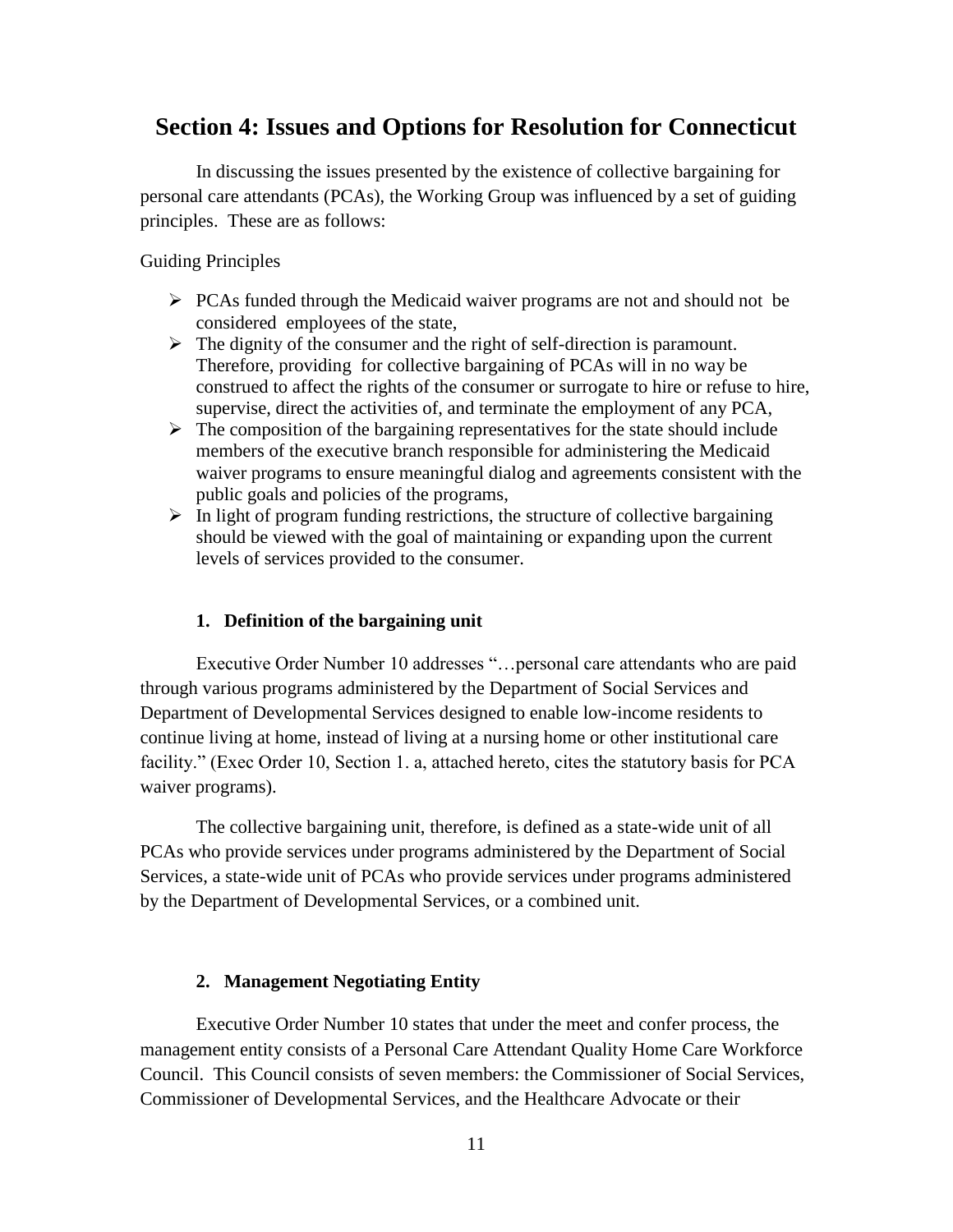designees. The remaining four members are appointed by the Governor and include consumers or their surrogates and advocates for the elderly and people with disabilities.

Maintaining such an entity as this Council as the "management" entity is an option for consideration.

#### **3. Labor Relations Regulatory Oversight**

Although the Municipal Employees Relations Act (Sec. 7-467 et seq) and the Connecticut Labor Management Relations Act (Sec.31-101 et seq) theoretically may be used as the basis for regulatory oversight, the Working Group is of the opinion that the State Employee Relations Act (Sec. 5-270 et seq) is the best suited option for regulatory oversight. PCAs would constructively be covered employees solely for purposes of the legislation and regulatory jurisdiction, as modified.

In order to ensure the integrity of self-determination of the consumer or surrogate, an option would be to limit the State Board of Labor Relations remedial authority"s application to the state and any collective bargaining agent and not as to the consumer or surrogate.

The state board would exercise when appropriate its administrative authority to regulate any future petitions for decertification/certification and regulate any subsequent elections pursuant to their regular process.

A variety of options are available in the attempt to define the effects and process of collective bargaining.

One option would be to provide that the provisions of Sec. 5-276a providing for binding interest arbitration is not a process available to the parties, and that any negotiated agreement is subject to the state"s regular budgetary approval process, subject to funds being made available and subject to affirmative legislative approval. Should impasse be reached during negotiations, and after mediation, this option would provide for a fact-finding process. The fact-finder would provide non-binding recommendations to the parties for settlement. And, as previously stated, the results of any collective bargaining would be subject to the state's regular budgetary approval process, subject to funds being made available, and subject to affirmative legislative approval.

Another option would be to provide for an interest arbitration process with no limitation on the subjects to be considered, but the results would be subject to the state"s regular budgetary approval process, subject to funds being made available, and subject to affirmative legislative approval.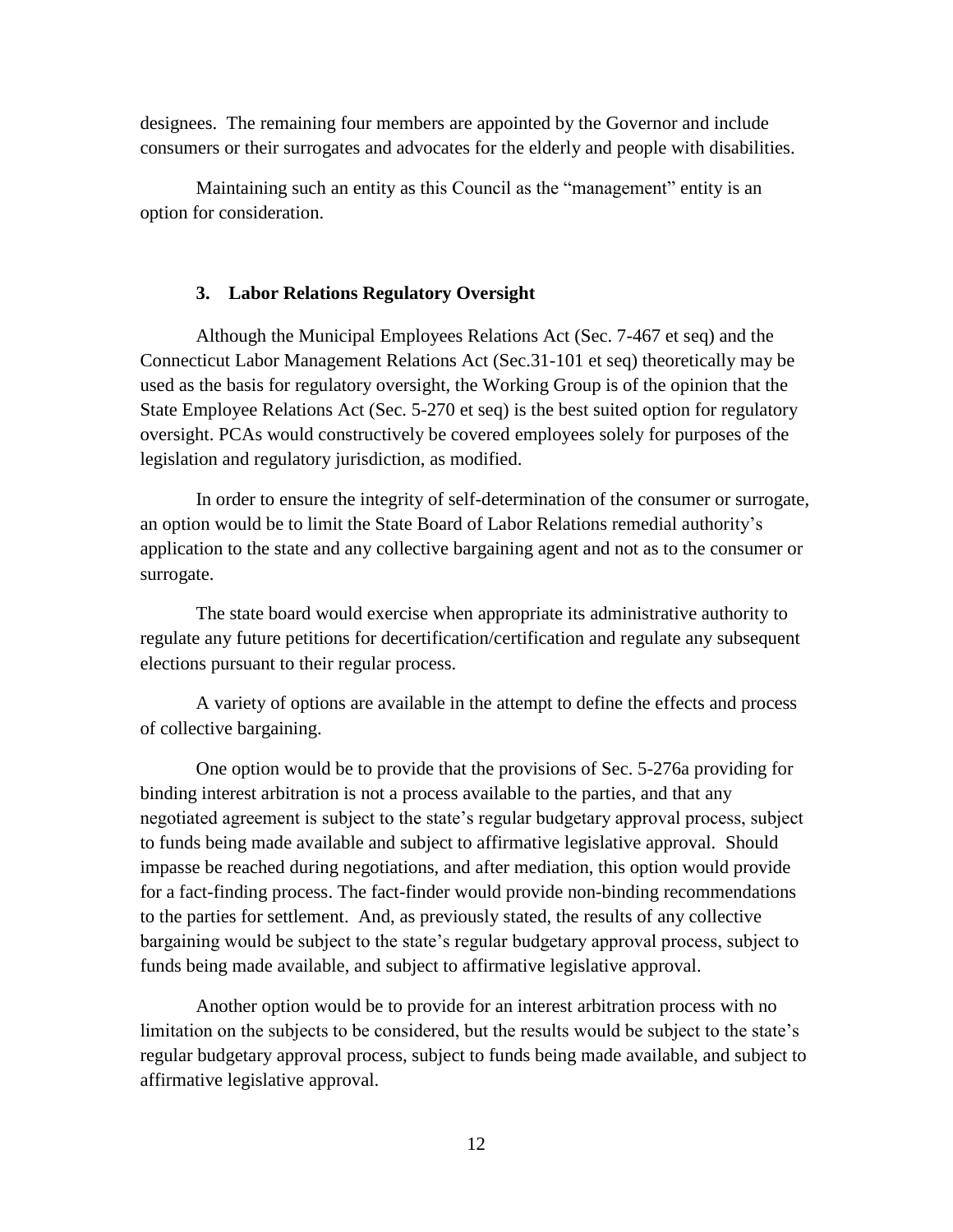In light of the guiding principle that current levels of services provided should be maintained or expanded, it becomes essential that the approval processes as identified be adopted. The fear that a "zero-sum" game looms (i.e.: that any increase in costs will result in a decrease of services) can be allayed by ensuring that informed negotiators, including consumers, are involved, and that the bargained results be made subject to approvals as identified. These safeguards also apply toward protecting the required cost neutrality of the waiver programs.

Although already stated in the State Employees Relations Act, an option may be to affirmatively state that PCAs do not have the right to strike.

An additional option may be to include an affirmative statement which declares that nothing in the Act in any way impairs the right of PCAs to directly lobby, petition and communicate with any governmental entity. This would prevent any successful argument that these would amount to a prohibited practice for the state to deal directly with PCAs.

#### **4. Appropriate Subjects for Collective Bargaining**

To support the guiding principle that PCAs are not state employees, an option may be to provide that it is an unlawful subject of bargaining to demand that PCAs be entered into the state employee benefits system, including both its health benefits and its pensions.

Another option would be to make clear that PCAs are not eligible for benefits as state employees, but that providers and their representatives may negotiate for any fringe benefits, subject to the necessary approval processes.

To protect the right of self-direction of the consumer and surrogate, an option is to declare as a prohibited subject of bargaining a grievance procedure which encompasses disputes, of any nature whatsoever, between a PCA and the consumer and/or surrogate.

An option would be to allow the parties to negotiate any such grievance procedure, subject to the approval processes.

Another option may include allowing for all subjects or certain subjects to be appropriate for a grievance to proceed to an arbitrator who is authorized to issue an opinion which is final and binding on the parties.

The right of self-direction of the consumer may also be affected by collectively bargained wages. Currently, consumers can set the wages at a point less than the maximum hourly benefit allowed. This allows for consumers to provide for increases